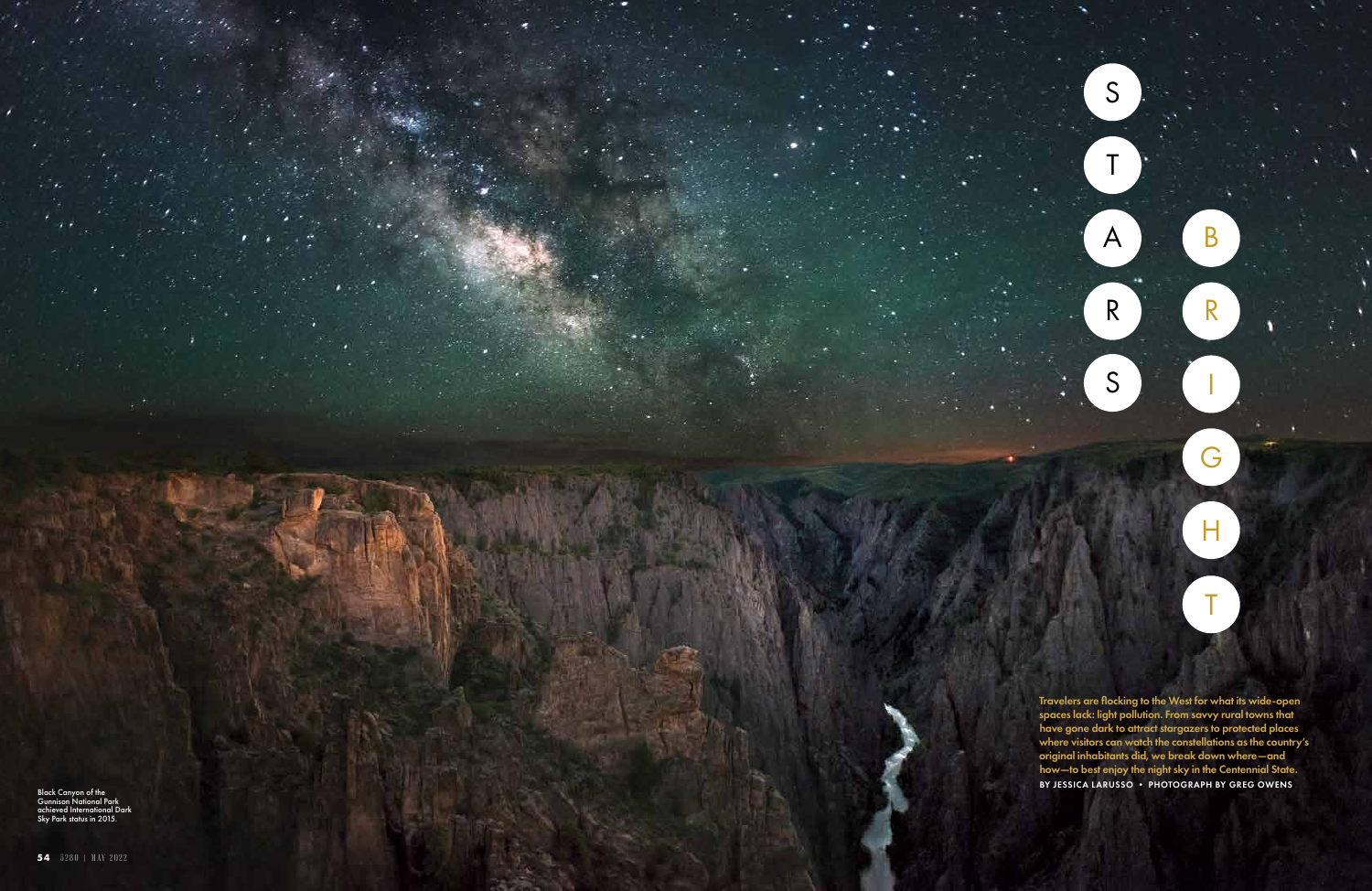#### **International Dark Sky Communities**

Municipalities—often in rural areas where there is already good stargazing—that adopt outdoor lighting ordinances and educate residents about the value of dark skies

#### **Urban Night Sky Places**

Public sites, such as city parks, in or near significant artificial light that showcase natural nighttime experiences by demonstrating responsible lighting practices

#### **International Dark Sky Parks**

Publicly or privately owned protected spaces that implement dark-sky-friendly lighting and programs for visitors, who should be able to see the Milky Way with unaided eyes

#### **International Dark Sky Reserves** Very dark, protected areas

surrounded by populated



peripheries where land managers agree to various measures to preserve the night sky of the core

#### **International Dark Sky Sanctuaries**

The most remote (and often darkest) places in the world, mostly untouched by humans; no sky glow is visible

# SHINING STARS

Colorado currently claims 15 of the world's 196 International Dark Sky Places, which are broken down into categories with varying requirements for certification by the International Dark-Sky Association.

The signs are everywhere. In the Dark Sky Mocha at  $\bullet$ Sugarlump Co. In the pendants depicting the moon over the Sangre de Cristo Mountains at jewelrymaker Cheryl Swartz's gallery. In the nighttime horse-drawn wagon rides offered by the local Amish community. In the 11-room motel recently renovated and rebranded as the Dark Sky Suites. The heavens above Westcliffe and Silver Cliff aren't the only evidence of the area's status as an International Dark Sky Community. Even before the sun sets on these small, adjacent southern Colorado towns, their identity as a locale where the cosmos are valued, protected, and marketed is clearly visible.

That's largely because of a nonprofit called Dark Skies of the Wet Mountain Valley. The group, founded in 1999 by Suzanne "Smokey" Jack, was concerned that population growth in the region would come with star-obscuring light pollution. So, the organization began advocating for darksky-friendly light fixtures (often shielded, with warmer-hued bulbs) on commercial properties and homes. The astrophiles achieved some success but were still struggling to persuade residents of the importance of the issue when Jim Bradburn, the retired architect behind DIA's iconic roof and an amateur astronomy enthusiast, moved to the area in 2005.

the venue's monthly events, guided by Dark Skies of the Wet Mountain Valley volunteers.

Stringent zoning codes in the bucolic valley, nestled between the Sangre de Cristos and the Wet Mountains, are designed to prevent population density and encourage agriculture: Outside of town, many properties can be no smaller than 80 acres, with just one single-family dwelling. Although those lot sizes help preserve the nightscape, they also draw a demographic that can be resistant to directives. "Living in a rural, ranching kind of community," says Bradburn, who served as Dark Skies of the Wet Mountain Valley's president from 2010 to 2020, "the last thing you want to do is tell them what to do."

by the proposed 3,800-square-mile Sangre de Cristo Dark Sky Reserve, which, Counties (Saguache, Alamosa, Costilla, Huerfano, and Custer) spanned Custer) s<br>ark Sky F<br>n Valley if approved by the IDA, would include the Wet Mountain Valley Counies (Saguache, Alamosa, Cosiilla, Huerfano, and (<br>by the proposed 3,800-square-mile Sangre de Cristo Do<br>if approved by the IDA, would include the Wet Mountain  $\overline{5}$ 

Instead, Bradburn focused on educating his neighbors about how they could lower their electric costs with more energy-efficient bulbs and get even more brightness on the ground by, say, adding shields to existing fixtures on their barns to keep light from escaping. Most of the nonprofit's budget (primarily made up of individual donations) went toward paying for these updates. "After about four years,

**9.** Great Sand Dunes National Park and Preserve, 2019

we started to gain a lot of converts," Bradburn says—including Westcliffe's mayor, who ultimately recognized that tourism dollars could come along with being designated by the Arizona-based International Dark-Sky Association (IDA) as a stargazing destination.

With that in mind, in 2014, each town's city council passed a lighting ordinance (formal regulations that limit light pollution), which is one of the primary requirements for certification as an International Dark Sky Community. Westcliffe and Silver Cliff's joint application was approved in 2015, making the area the first in Colorado to earn the designation from the nonprofit, founded in 1988 to preserve the planet's nighttime environment.

Between that recognition and the debut of the Smokey Jack Observatory (its namesake died of cancer in 2004)—a 144-square-foot wooden structure with a retractable roof designed by Bradburn and tucked into a bluff on the west end of town—word got out. The *New York Times* and NBC's *Today Show* ran stories about Westcliffe and Silver Cliff in 2016, and tourists descended to see the Milky Way and peer at Saturn and dark nebulae through the observatory's 14-inch telescope. Soon, around 100 people were showing up for

To accommodate the crowds, the nonprofit added amphitheater-style seating outside the observatory in 2020. Public star parties (see "Night Life" on page 64) will resume this summer after being suspended during the pandemic, and the group also offers private stargazing sessions for up to eight people. Although the experiences are free, donations are encouraged to help with upkeep and ongoing light-fixture replacement efforts. Most of this season's small-group slots have already been reserved, but with more Colorado towns and parks earning dark-sky certifications every year, competition for tourists is increasing.

That's great news, of course, for advocates, and Dark Skies of the Wet Mountain Valley has even helped other locales with their applications. But the area continues to look for ways to stand out, and to that end, visitors this summer will discover new interpretive signs mapping out our solar system at a scale of four billion to one. Starting with a 14-inch-diameter sun, the walking portion of the trail (through Neptune) spans just more than a mile of Westcliffe's quaint Main Street; it's then a 3.5-mile drive or bike ride to find the dwarf planets in Silver Cliff. "To me, what we need to do is just keep making attractions that make Westcliffe and Silver Cliff unique," Bradburn says. "At the same time, we can't lose our original thought, which was to preserve the night sky."



6

International Dark Sky Parks

**6.** Hovenweep National Monument, 2014

**7.** Black Canyon of the Gunnison National Park, 2015

**8.** Dinosaur National Monument, 2019

**10.** Jackson Lake State Park, 2020

**11.** Slumgullion Earth & Sky Discovery Center, 2020

**12.** Florissant Fossil Beds National Monument, 2021

**13.** Mesa Verde National Park, 2021

**14.** Curecanti **National Recreation** Area, 2021

**15.** Top of the Pines, 2021

#### International Dark Sky Communities

**1.** Westcliffe and Silver Cliff, 2015

**2.** Norwood, 2019

**3.** Ridgway, 2020 **4.** Crestone, 2021

**5.** Nucla and Naturita, 2021

# DESTINATION: DARKNESS

Westcliffe and Silver Cliff, which together make up Colorado's first certified International Dark Sky Community, show how stargazing can be both a passion and a tourist attraction.

From left: Courtesy of Scott Dankof; Greg Frozley/Last Light Images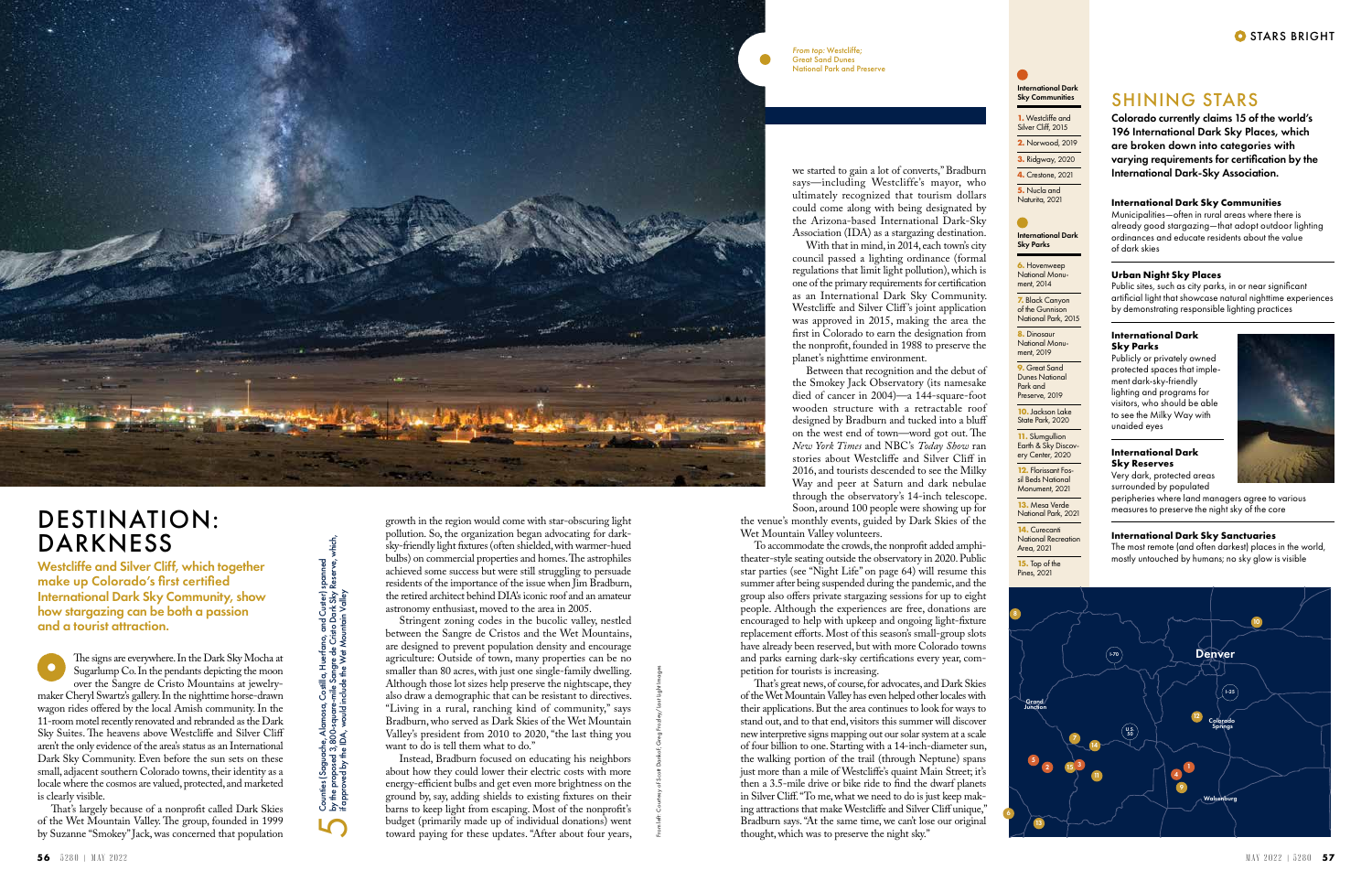Eighty percent of Americans and a third of the plan et's residents live in places where our home galaxy is no longer visible, according to a widely cited 2016 study published in *Science Advances*. "Growing up in Colo rado, it never occurred to me that there are billions of people in urban areas where they can't see the Milky Way," Ridgway Mayor John Clark says. "If they were brought to Ridgway on a moonless night, they'd be scared to death." Alien invasion fears aside, anyone who's been engulfed by a dark night sky knows how transformative it can be. The authors of the light pollu tion study (three of whom are from the Front Range) likely want all of humankind to be able to gaze into the cosmos and



### feel insignificantly small yet universally connected. But they also hope their work will inform research in a variety of fields where there is increasing concern about the negative impacts of artificial light.

**Wildlife** For billions of years, all kinds of critters evolved with only the moon and stars shining at night. Light cues myriad animal activities; studies show varying levels serve as signals for when it's time to find food,

**Human Health** The medical community doesn't agree on exactly how, and how much, artificial light affects the body. The most concrete consequences, however, seem to come from exposure to short-wavelength light—the bluer kind emitted by electronic devices and many energy-efficient bulbs. When this light hits the retina, it's especially effective at suppressing the production of melatonin, a hormone that promotes sleep; among other conditions, insomnia has been linked to hypertension, diabetes, and depression. Artificial light at night also disrupts the body's circadian rhythm, a kind of internal clock that regulates many biological processes.

mate, migrate, or pollinate plants. The relatively recent introduction of 24-hour brightness, whether it's a floodlight on a backyard shed or the skyglow from cities that can travel more than 100 miles, has caused disruption and death across many species. In fact, the IDA's *Artificial Light At Night 2022* briefing calls light "one of the most pressing and imminent threats to global biodiversity."

July 2020 The IDA names Ridgway the state's third International Dark Sky Community and the 28th in the world.



**Climate Change** As the IDA's report says, "wasted outdoor light at night is wasted energy"—and because much of the world's energy is still generated by fossil fuels, that excess is a significant contributor to global warming. Although solid-state lighting (e.g., LEDs) has been hailed as a green solution, the fact that it is cheaper and more convenient has led to an increase in consumption that may have negated its environmental benefits. Thus, the most eco-friendly light is still the one that's only used when and where it's needed.

## THE PATH TO THE DARK SIDE

Every International Dark Sky Place's journey to certification is different, but southwestern Colo rado's Ridgway is an enlightening case study.

**1997** In response to pressure from passionate area residents, Ridgway's town council passes a lighting ordinance that requires all outdoor fixtures to be fully shielded, meaning light is contained and reflected down at the ground.

The maximum color temperature, in Kelvins, dark-sky advocates recommend using outdoors. Lower numbers equal warmer colors (light that looks orange or yellow); a candle's flame, for example, is about 2,000 Kelvins. Blue-white The maximum color temperature, in Kelvins, dark-sky advocates recommend using outdoors. Lower numbers eq.  $\bigcirc$  warmer colors (light that looks orange or yellow); a candle's flame, for example, is about 2,000 Kelvins. Blu **2003** The city replaces its energy-sucking mercury vapor street lamps with high-pressure sodium fixtures, which are more efficient and emit orange-colored light.

**2016** The CO 62 corridor downtown undergoes a major renovation. All of the project's lighting—including 66 short pathway lampposts—is designed to limit light pollution.

**March 2018** The town's new master plan prioritizes dark-sky preservation and sets the goal of IDA certification.

**May 2018** The city staff begins updating Ridgway's outdoor lighting ordinance to meet the IDA's standards, which include limits on brightness for residential and commercial buildings.

**May 2019** After holding two such events in 2018, Ridgway hosts its third star party, in part to fulfill the IDA's community outreach requirement. It includes residential exterior lighting guidance, a PowerPoint presentation about the importance of dark skies, and telescope-assisted outdoor viewing.

**September 2019** The revised outdoor lighting ordinance is approved. Some changes, such as dimming the pathway bollards, are made, and the city commits to replacing 24 remaining streetlights that exceed the IDA's 3,000-Kelvin threshold within five years.

**February 2020** Ridgway submits its 80-page application, a collaboration between town staff and local volunteers. It includes media clips covering the town's efforts, sky brightness measurements from four sites within city limits, compliance examples (demonstrating how violations of the lighting ordi nances have been addressed and rectified), and letters of support from community members and local businesses.

# EVERYTHING IS ILLUMINATED

Why curbing light pollution is about so much more than seeing the stars.

### CITY LIGHTS

In addition to annoying your neighbors, illumination after dark can be disorienting for birds. Launched in April 2021, Lights Out Colorado is an initiative to encour age urban dwellers to shield outdoor lights and turn them off before midnight during peak migration (April, May, August, and September). Here, five more tips for reducing your impact at home.

**3.** Choose warm-colortemperature **bulbs** rated at fewer than 3,000 Kelvins.

**1.** Consider alternative solutions, such as reflective paint or luminous markers, to permanent outdoor light fixtures where appropriate (think: sidewalks, curbs, and steps).

#### **4.** Understand that light may reflect up from the ground, even if a beam is appropriately shielded, and take that into account when determining, for example, how bright your front porch light really needs to be.

**2.** Employ tim ers or motion detectors to make sure lights go off when

they're not in use.

**5.** Be mindful of your interior lighting spilling outside, a phenomenon fueled by the popularity of giant glass sliding doors and windows especially in mountain resort towns.

fluorescent kitchen lights are often around 3,500 Kelvins, and lighting in commercial spaces can exceed 6,500.



TIMELINE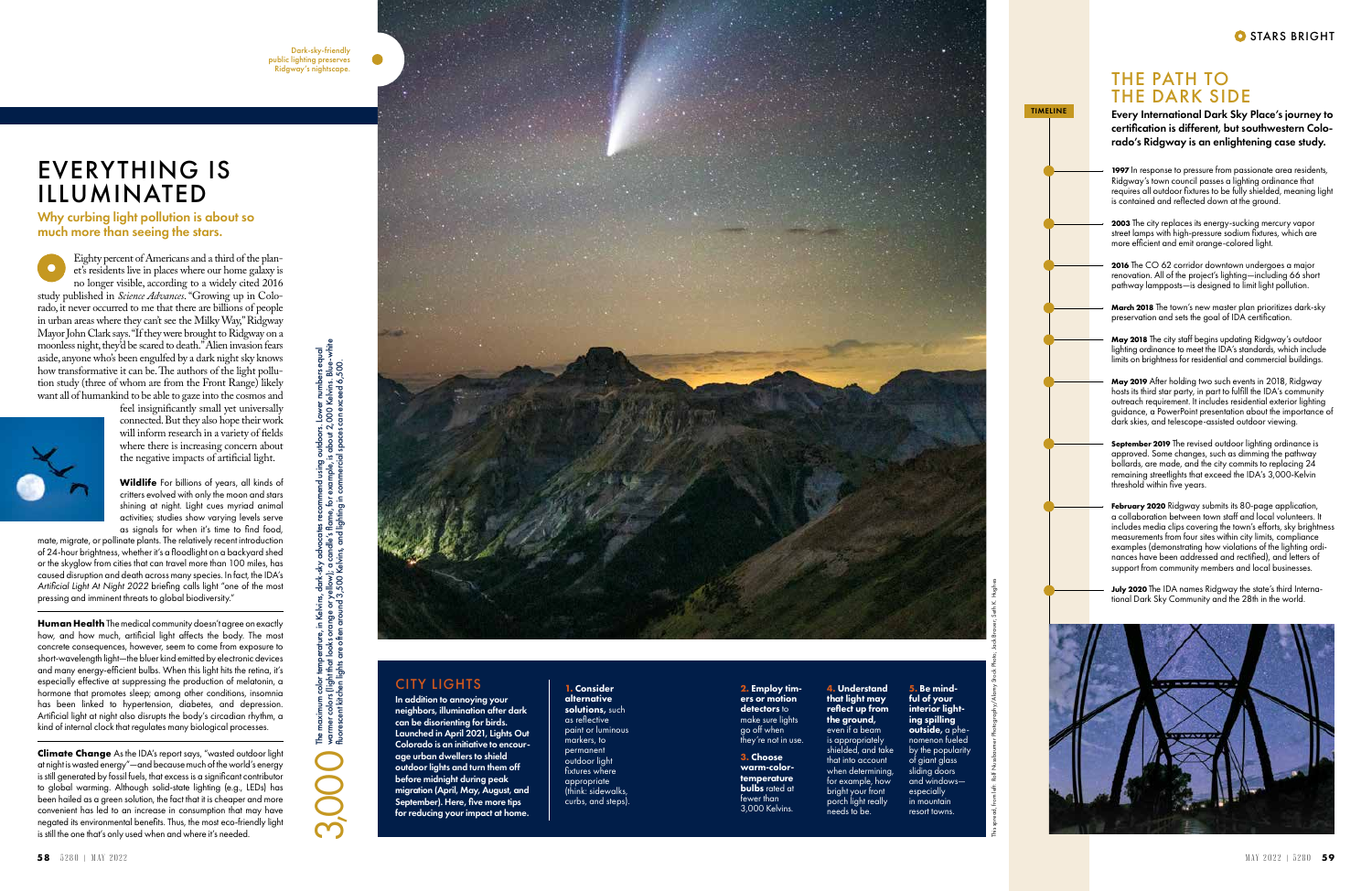This spread, from left: Bettymaya Foott; Hannu & Hannele/Getty Images

#### **GEAR UP**

If you plan to create large prints, a DSLR or mirrorless setup will work best, but newer smartphones (Foott recommends Google's Pixel) with night mode take great images, especially when paired with a sturdy tripod. Be sure to use a two-second timer or remote shutter so vibrations from your finger don't mess up your shot.

Investigate your location during the day so you're not stumbling around for the first time in the dark. Foott likes to find an interesting foreground element—a tree, a tent, a cool rock formation—and then think through where celestial objects will be in relation to it. "If you're trying to catch the galactic core of the Milky Way in the spring," Foott says, "it'll be on the southeast horizon in the early hours of the morning." Summer is the easiest time to photograph our home galaxy because it's visible, directly to the south, almost from sunset until dawn. In the fall, it's on the southwest horizon.

#### **CONSIDER THE CONDITIONS**

A few clouds can be a fun accent, but to predict when the heavens will be the least obscured, Foott recommends checking the hourly charts at cleardarksky.com. Built for amateur astronomers, it forecasts the weather at observation sites across Canada and the United States, including 166 locations in Colorado.

#### **SCOUT IT OUT**

#### **SHOOT FOR THE MOON**

To capture delicate phenomena such as faint constellations and airglow (dusty light emitted by the planet's



# CAPTURING THE COSMOS

Bettymaya Foott's title is director of engagement for the IDA—but the Durango resident also shares her passion for protecting the night sky in a less official capacity with the more than 6,300 people who follow her astrophotography account on Instagram (@bettymaya.foott). We asked her to teach us how to play paparazzi to a different kind of stars.

**BECAUSE:** At this popular RV camping destination, just 1.5 hours northeast of Denver, visitors who train their eyes on the sky while the sun is out may be rewarded with glimpses of orioles, Swainson's hawks, and whooping cranes.

atmosphere), you'll want to go out during a new moon, before Earth's natural satellite rises, or after it sets. Images taken during a full moon come out looking like daytime with a few stars in the sky. But the in-between moon phases can be especially dramatic. "What I really love to do is to use a crescent moon to light up my foreground without totally obscuring the Milky Way," Foott says. "That adds a lot of dramatic angled lighting you just don't get from starlight."

**BECAUSE:** You can explore 14-foot-wide petrified redwood tree stumps and see insect and plant fossils, preserved in shale deposits 34 million years ago, before looking through a telescope provided by the Colorado Springs Astronomical Society, which frequently hosts events at the monument.

#### **GO NATURAL**

Speaking of lighting: Be aware that light painting, a technique in which artificial light (such as your smartphone's flashlight or a strobe) is used to illuminate a foreground element, can disrupt nocturnal wildlife as well as other stargazers. Some parks—including Arches National Park in Utah—have even banned the practice. Instead, Foott says, "shoot during blue hour, which is when the sun is four to six degrees below the horizon. It's dark enough that you can see the Milky Way, but the sun isn't fully set, so there's still light refracting through the atmosphere; it makes the sky blue and gives you really nice, soft light on your foreground."

Ideal shutter speed, in seconds, for DSLR or mirrorless cameras; longer exposures capture the trailing of the stars. Also, set your aperture as wide as it will go.

ldeal shutter speed, in seconds, for DSLR or mirro<br>cameras; longer exposures capture the trailing of<br>stars. Also, set your aperture as wide as it will go.

20

–30

### UNDER THE SUN

All of Colorado's International Dark Sky Places—and some remote spots that aren't officially certified—have stellar views at night. So, consider choosing your destination based on what you like to do during the daylight hours.

**GO TO:** Jackson Lake State Park

#### **GO TO:** Top of the Pines

**BECAUSE:** Nestled at the base of the Sneffels Range, this recreation area's 175 acres contain a new-in-2020 nine-hole course (the back nine is expected to open late this summer) designed by a landscape architect from nearby Ridgway.

#### **GO TO:** Lake City

**BECAUSE:** Southwestern Colorado's Hinsdale County is 96 percent public lands. Lake City, its only town, is home to the Slumgullion Earth & Sky Discovery Center, which has its own stargazing-friendly campground—book a site via Hipcamp and hosts telescope-assisted astronomy tours on summer Wednesday nights at nearby Windy Point Observation Site.

**GO TO:** Florissant Fossil Beds National Monument

#### **GO TO:** Cuchara Mountain Park

**BECAUSE:** This 47-acre former ski resort—part of the proposed Sangre de Cristo Dark Sky Reserve—northwest of Trinidad is being converted into an environmentally sensitive recreation facility. Snowshoeing and skiing trails abound (and are open for hiking in the summer).





IF YOU'RE





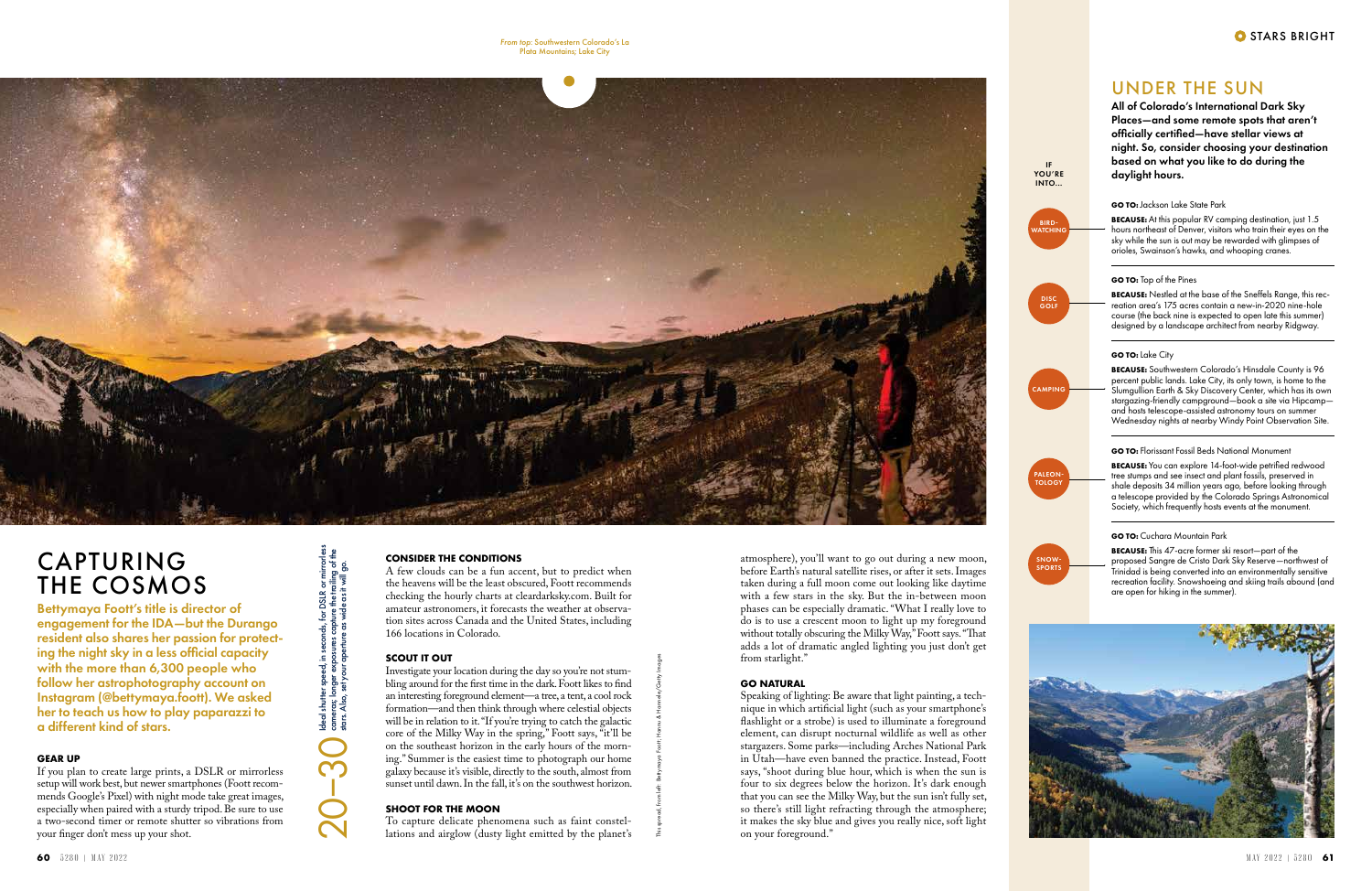Sometimes, as seen from the vantage of the Great House Pueblo at Chimney Rock National Monument, the full moon rises in a narrow gap between the monument's namesake twin stone pillars near Pagosa Springs. In fact, the phenomenon occurs only on certain nights, when the moon rises farther north than usual, during the northern major lunar standstill (MLS)—a period of 36 months that comes around every 18.6 years.

Could the Great House's view be a coincidence? Or did the Ancestral Puebloans, who lived in what is now the Four Corners region more than 1,000 years ago, build this structure with the MLS in mind, as University of Colorado Boulder professor J. McKim Malville proposed in 1987? Such claims of

celestial alignments—when humanmade objects correlate perfectly with cosmic events—have faced criticism for imposing contemporary biases and failing to consider the histories and stories of living tribal members. In this case, however, significant evidence bolsters Malville's hypothesis: The Great House, situated high on a ridge and inconveniently far from water and food sources, is thought to have been constructed and/or extensively remodeled in 1076 and again in 1093, dur-

ing northern MLS events, based on tree-ring dating of wood samples. Additionally, research at other Ancestral Puebloan sites—including Mesa Verde National Park, Hovenweep National Monument, and Chaco Culture National Historical Park (an International Dark Sky Park in New Mexico)—suggests that solar and lunar cosmology may have influenced

architecture in those places around the same time.



The stories of Greco-Roman gods aren't the only ones hidden in the night sky.

"We know that across the Pueblo world, people were building structures that reflected and aligned with astronomical events and helped them keep track of the seasons," says Spencer Burke, a ranger and visual information specialist at Mesa Verde. "We know that people at Mesa Verde were paying close attention to the stars. We don't know exactly what that looked like." Although the findings are not currently endorsed by the park's archaeologists, various researchers have proposed that Sun Temple—which sits atop a mesa across from Cliff Palace, the park's largest cliff dwelling—was constructed for astronomical observation. They point to details such as how four towerlike features may have aligned with where celestial bodies sacred to

the Ancestral Puebloans rose and set. Similarly, archaeoastronomers have suggested that the small windows in Hovenweep's towers were placed to help residents track the sun's progress toward the solstices, based on the shifting of light and shadows within.

"'Intentionality' is the key word here," says Erica Ellingson, an associate professor emeritus in CU's department of astrophysical and planetary sciences who's done fieldwork at Chimney Rock and Chaco. "We can go to these beautiful places and measure the orientations of some of these structures and say, well, here's a relationship between a structure that we see today and something that we know happened in the sky in the past. But the question is whether these edifices were built in an intentional way."

Example the set of the set of the set of the set of the set of the set of the set of the set of the set of the set of the set of the set of the set of the set of the set of the set of the set of the set of the set of the s Still, scientific certainty isn't required to be awed while watching the full moon ascend between Chimney Rock's spires from the Great House. It's an experience the national monument hopes to be able to offer to the public soon, as we enter the northern MLS this year, but because some of the best viewing opportunities are in the winter, when the dirt road to the site is often closed, there are logistical hurdles to hosting such events. Until then, astrophiles can enjoy the monument's monthly full moon program (through September)—which features a sunset lecture and Native American flute music atop Chimney Rock Mesa—and observe the heavens in places like Mesa Verde and Hovenweep, where preserving the dark night sky that ancient Indigenous people enjoyed is as important as protecting the archaeological sites on the ground.

**Orion:** A kneeling hunter, poised to attack Taurus, the bull; easily identified by the three bright stars of his belt

**Cassiopeia:** A queen bound to a chair that revolves around the North Star; her W-shaped stars are always opposite the Big Dipper

# UNIVERSAL TRUTHS

Archaeological sites in Colorado contain many clues as to how closely ancient Indigenous peoples may have watched the skies—but in most cases, the exact intents behind their structures remain a mystery.

Existing seasons of the *Mesa Verde Voices* podcast, a collaboration among the park, the Mesa Verde Museum

Association, and Cortez-based public radio station KSJD. The fifth season, which will focus on dark skies with an emphasis on Native perspectives, is expected to start dropping episodes on Apple Podcasts and Spotify sometime this year.

 $\overline{\blacktriangleleft}$ 





Since time immemorial, humans across the globe have connected the brightest dots in the heavens, finding forms significant to them. The United States' original inhabitants are no exception, and thanks in part to groups like Minnesota's 13-year-old nonprofit Native Skywatchers, whose mission is "to remember and revitalize Indigenous star and Earth knowledge," interest

in Indigenous astronomy has recently grown.

Not all tribes have chosen to speak publicly about their star stories, however, and those who do sometimes follow cultural protocols that such information should only be transmitted at certain times of the year. In Nancy C. Maryboy and David Begay's fourth edition of *Sharing the Skies*—a guide to constellations impor-

tant to the Navajo, or Diné, whose homeland is in the Four Corners area—the introduction specifies that "the coming of the first thunder signifies the emergence of spring, at which point the Winter Stories are no longer told." As such, we won't relay the full tales here; however, these Greco-Roman constellations have stars in common with Navajo groupings you can, and should, research and add to your stargazing checklist.

**Sagittarius:** A centaur (part man, part horse) holding a bow and arrow near the center of the Milky Way



**2**

**3**